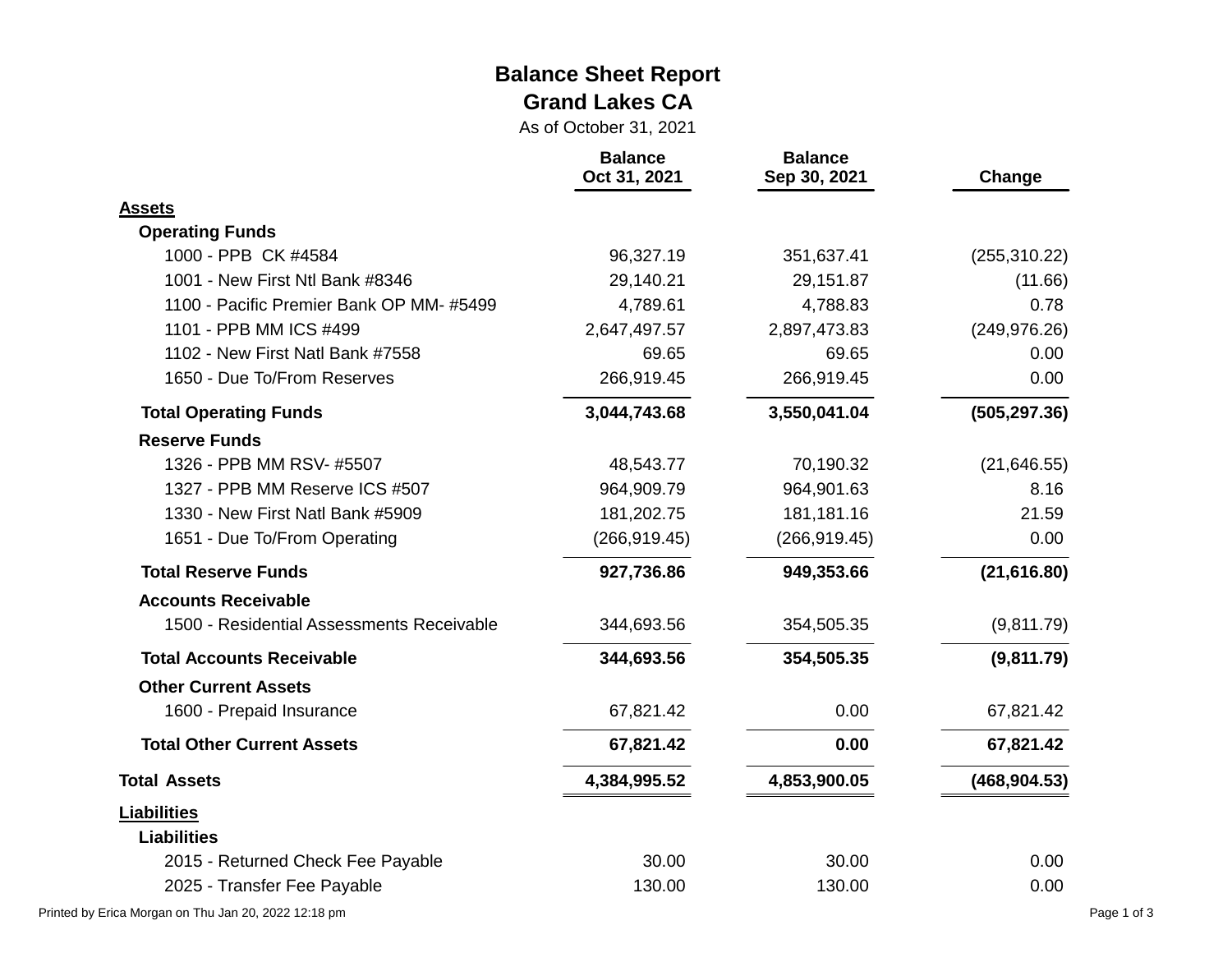#### **Balance Sheet Report Grand Lakes CA**

As of October 31, 2021

|                                           | <b>Balance</b><br>Oct 31, 2021 | <b>Balance</b><br>Sep 30, 2021 | Change        |
|-------------------------------------------|--------------------------------|--------------------------------|---------------|
| Liabilities                               |                                |                                |               |
| <b>Liabilities</b>                        |                                |                                |               |
| 2026 - New Account Setup Fee              | 840.00                         | 910.00                         | (70.00)       |
| 2036 - PMG Collections                    | 31,165.30                      | 30,950.30                      | 215.00        |
| 2037 - Payment Plan Fees                  | 1,350.00                       | 1,350.00                       | 0.00          |
| 2050 - Resident Refunds                   | 0.00                           | 1,040.00                       | (1,040.00)    |
| 2325 - Accrued Insurance Claims           | 0.00                           | 6,700.00                       | (6,700.00)    |
| 2395 - Other Accrued Expenses             | 138,406.35                     | 216,753.14                     | (78, 346.79)  |
| 2500 - Deposits Held                      | 8,000.00                       | 8,000.00                       | 0.00          |
| 2525 - Architectural Review Fees Deposit  | 1,000.00                       | 0.00                           | 1,000.00      |
| 2550 - Prepaid Assessments                | 61,667.19                      | 58,198.38                      | 3,468.81      |
| 2595 - Deferred Revenue                   | 599,674.72                     | 899,512.07                     | (299, 837.35) |
| <b>Total Liabilities</b>                  | 842,263.56                     | 1,223,573.89                   | (381, 310.33) |
| <b>Total Liabilities</b>                  | 842,263.56                     | 1,223,573.89                   | (381, 310.33) |
| <b>Owners' Equity</b>                     |                                |                                |               |
| <b>Owners Equity - Prior Years</b>        |                                |                                |               |
| 3000 - Operating Fund - Prior year        | 1,955,851.53                   | 1,955,851.53                   | 0.00          |
| 3005 - Equity Adjustments - Prior Periods | (926.49)                       | (926.49)                       | 0.00          |
| <b>Total Owners Equity - Prior Years</b>  | 1,954,925.04                   | 1,954,925.04                   | 0.00          |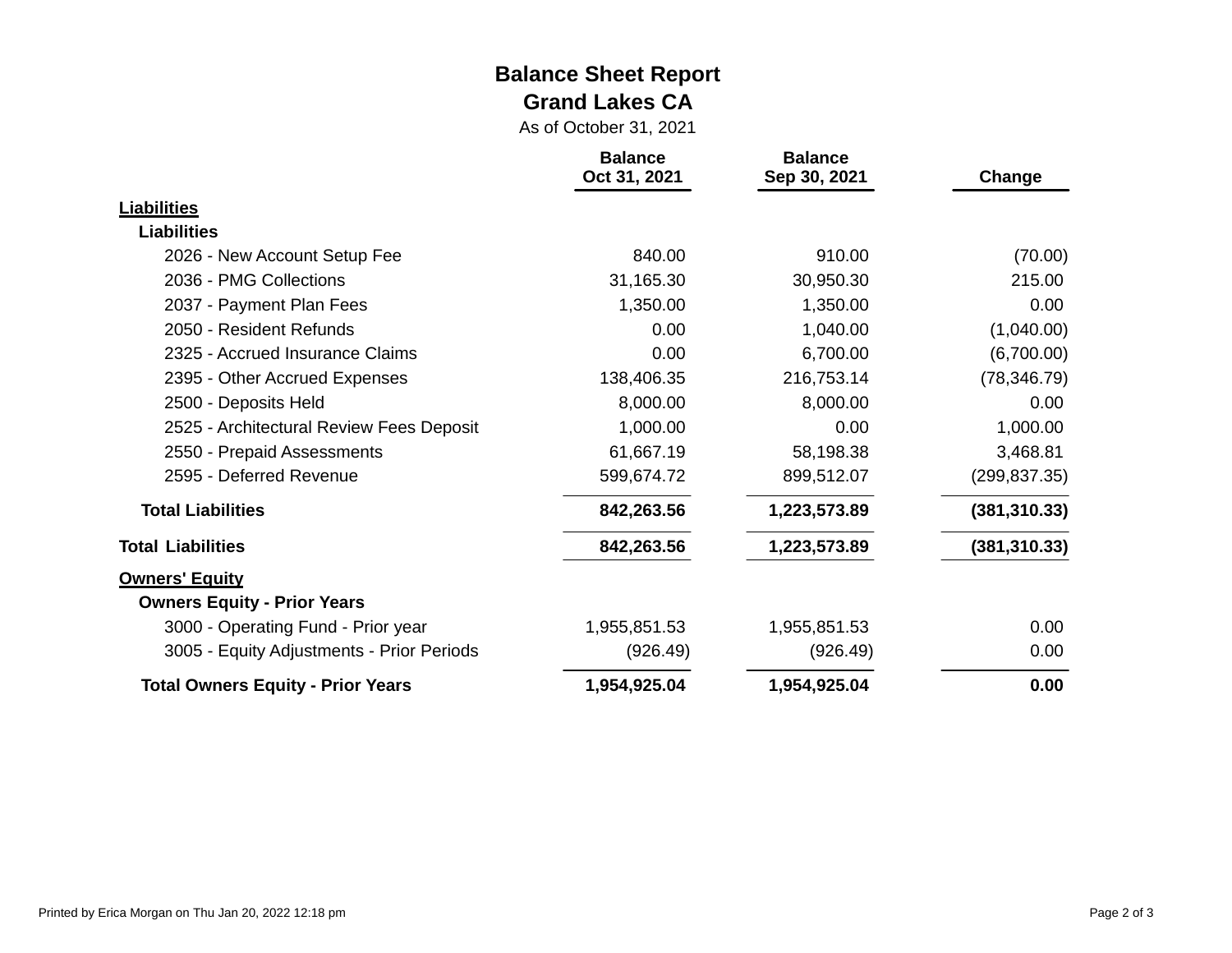# **Balance Sheet Report Grand Lakes CA**

As of October 31, 2021

|                                                 | <b>Balance</b><br>Oct 31, 2021 | <b>Balance</b><br>Sep 30, 2021 | Change        |
|-------------------------------------------------|--------------------------------|--------------------------------|---------------|
| <b>Owners' Equity</b>                           |                                |                                |               |
| <b>Capital Reserves - Prior Years</b>           |                                |                                |               |
| 3102 - Repair & Replacement Reserve - Prior Yrs | 1,739,045.76                   | 1,739,045.76                   | 0.00          |
| <b>Total Capital Reserves - Prior Years</b>     | 1,739,045.76                   | 1,739,045.76                   | 0.00          |
| <b>Total Owners' Equity</b>                     | 3,693,970.80                   | 3,693,970.80                   | 0.00          |
| Net Income / (Loss)                             | (151, 238.84)                  | (63, 644.64)                   | (87, 594.20)  |
| <b>Total Liabilities and Equity</b>             | 4,384,995.52                   | 4,853,900.05                   | (468, 904.53) |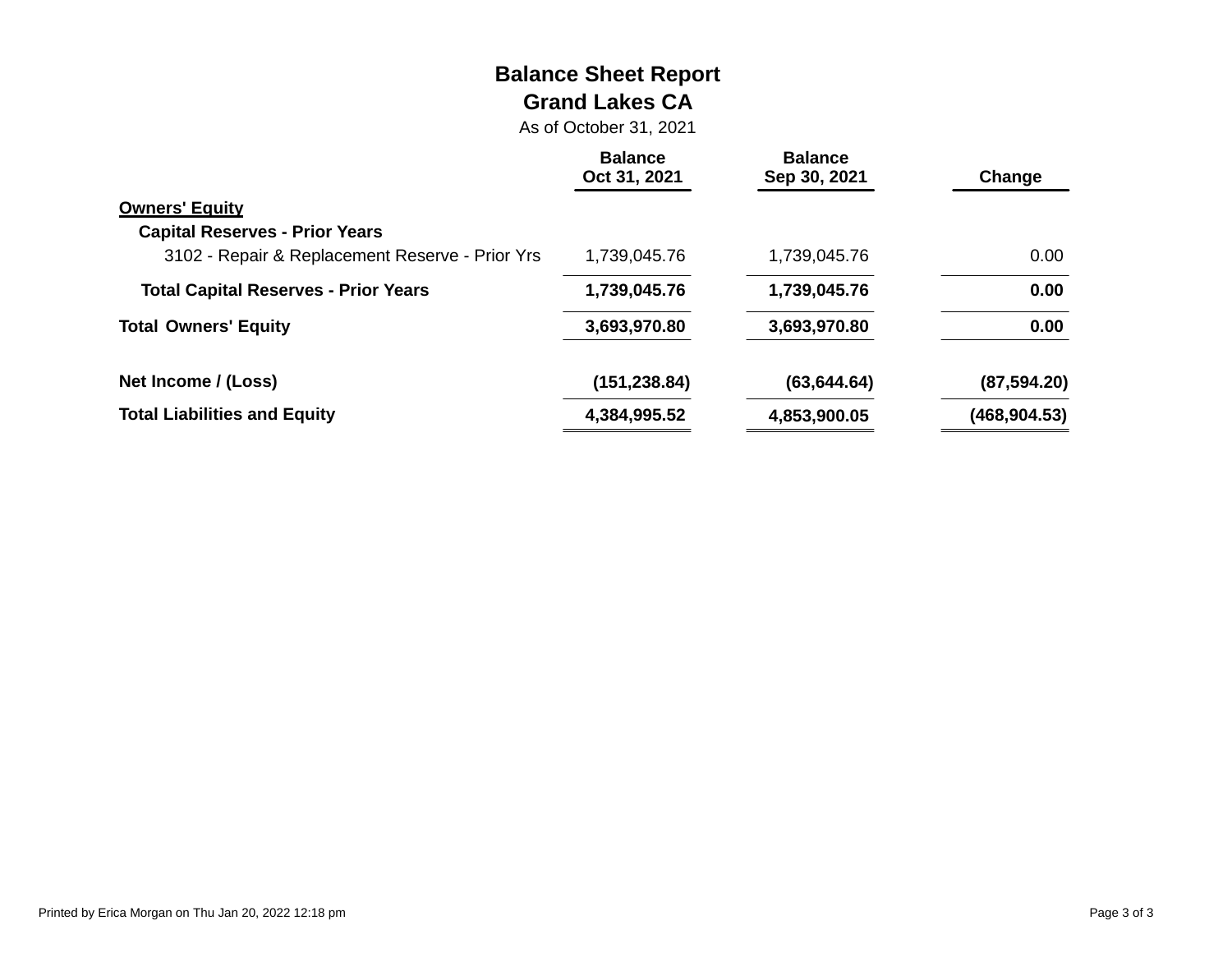|                                             |               | <b>Current Period -</b> |            |               | $-$ Year to Date (10 months) $\cdot$ | <b>Annual</b> | <b>Budget</b> |               |
|---------------------------------------------|---------------|-------------------------|------------|---------------|--------------------------------------|---------------|---------------|---------------|
|                                             | <b>Actual</b> | <b>Budget</b>           | Variance   | <b>Actual</b> | <b>Budget</b>                        | Variance      | <b>Budget</b> | Remaining     |
| <b>Income</b>                               |               |                         |            |               |                                      |               |               |               |
| <b>Income</b>                               |               |                         |            |               |                                      |               |               |               |
| 4000 - Residential Assessments              | 262,487.50    | 262,487.00              | 0.50       | 2,624,875.00  | 2,624,875.00                         | 0.00          | 3,149,850.00  | 524,975.00    |
| 4016 - Force Mow Income                     | 0.00          | 42.00                   | (42.00)    | 914.86        | 417.00                               | 497.86        | 500.00        | (414.86)      |
| 4070 - Reimbursement                        | 73,681.61     | 35,234.00               | 38,447.61  | 791,141.93    | 352,342.00                           | 438,799.93    | 422,810.00    | (368, 331.93) |
| 4130 - Commercial Assessments               | 37,349.85     | 41,390.00               | (4,040.15) | 373,498.50    | 413,905.00                           | (40, 406.50)  | 496,686.00    | 123,187.50    |
| 4220 - Gate & Access Fees                   | 0.00          | 0.00                    | 0.00       | 75.00         | 0.00                                 | 75.00         | 0.00          | (75.00)       |
| 4250 - Pool Fees                            | 25.00         | 500.00                  | (475.00)   | 230.00        | 5,000.00                             | (4,770.00)    | 6,000.00      | 5,770.00      |
| 4710 - Late Fees & Interest                 | 2,274.17      | 1,250.00                | 1,024.17   | 44,182.78     | 12,500.00                            | 31,682.78     | 15,000.00     | (29, 182.78)  |
| 4720 - Legal Reimbursements                 | 3,994.00      | 1,875.00                | 2,119.00   | 19,445.90     | 18,750.00                            | 695.90        | 22,500.00     | 3,054.10      |
| 4810 - Compliance Fines                     | 0.00          | 0.00                    | 0.00       | (2,700.00)    | 0.00                                 | (2,700.00)    | 0.00          | 2,700.00      |
| 4900 - Interest Earned - Operating Accounts | 24.52         | 0.00                    | 24.52      | 1,451.50      | 0.00                                 | 1,451.50      | 0.00          | (1,451.50)    |
| <b>Total Income</b>                         | 379,836.65    | 342,778.00              | 37,058.65  | 3,853,115.47  | 3,427,789.00                         | 425,326.47    | 4,113,346.00  | 260,230.53    |
| <b>Total Operating Income</b>               | 379,836.65    | 342,778.00              | 37,058.65  | 3,853,115.47  | 3,427,789.00                         | 425,326.47    | 4,113,346.00  | 260,230.53    |
| <b>Expense</b>                              |               |                         |            |               |                                      |               |               |               |
| Administrative                              |               |                         |            |               |                                      |               |               |               |
| 5000 - General Administrative               | 1,000.07      | 175.00                  | 825.07     | 3,320.89      | 1,750.00                             | 1,570.89      | 2,100.00      | (1,220.89)    |
| 5005 - Application/Processing               | 475.00        | 250.00                  | 225.00     | 6,350.00      | 2,500.00                             | 3,850.00      | 3,000.00      | (3,350.00)    |
| 5010 - Bad Debt                             | 0.00          | 417.00                  | (417.00)   | 17,073.24     | 4,167.00                             | 12,906.24     | 5,000.00      | (12,073.24)   |
| 5025 - Billing/Collections                  | 0.00          | 2,083.00                | (2,083.00) | 50.00         | 20,833.00                            | (20,783.00)   | 25,000.00     | 24,950.00     |
| 5027 - Committees                           | 0.00          | 125.00                  | (125.00)   | 0.00          | 1,250.00                             | (1,250.00)    | 1,500.00      | 1,500.00      |
| 5035 - Decorations                          | 0.00          | 1,833.00                | (1,833.00) | 22,589.10     | 18,333.00                            | 4,256.10      | 22,000.00     | (589.10)      |
| 5075 - Meeting Expense                      | 0.00          | 83.00                   | (83.00)    | 0.00          | 833.00                               | (833.00)      | 1,000.00      | 1,000.00      |
| 5090 - Office Supplies                      | 36.85         | 250.00                  | (213.15)   | 234.47        | 2,500.00                             | (2,265.53)    | 3,000.00      | 2,765.53      |
| 5100 - Records Storage                      | 220.50        | 467.00                  | (246.50)   | 3,101.85      | 4,667.00                             | (1,565.15)    | 5,600.00      | 2,498.15      |
| 5115 - Web Site Maintenance                 | 0.00          | 79.00                   | (79.00)    | 756.50        | 792.00                               | (35.50)       | 950.00        | 193.50        |
| 5195 - Other Administrative Services        | 812.00        | 33.00                   | 779.00     | 1,198.76      | 333.00                               | 865.76        | 400.00        | (798.76)      |
| 5200 - Community Events                     | 686.76        | 4,167.00                | (3,480.24) | 28,020.60     | 41,667.00                            | (13,646.40)   | 50,000.00     | 21,979.40     |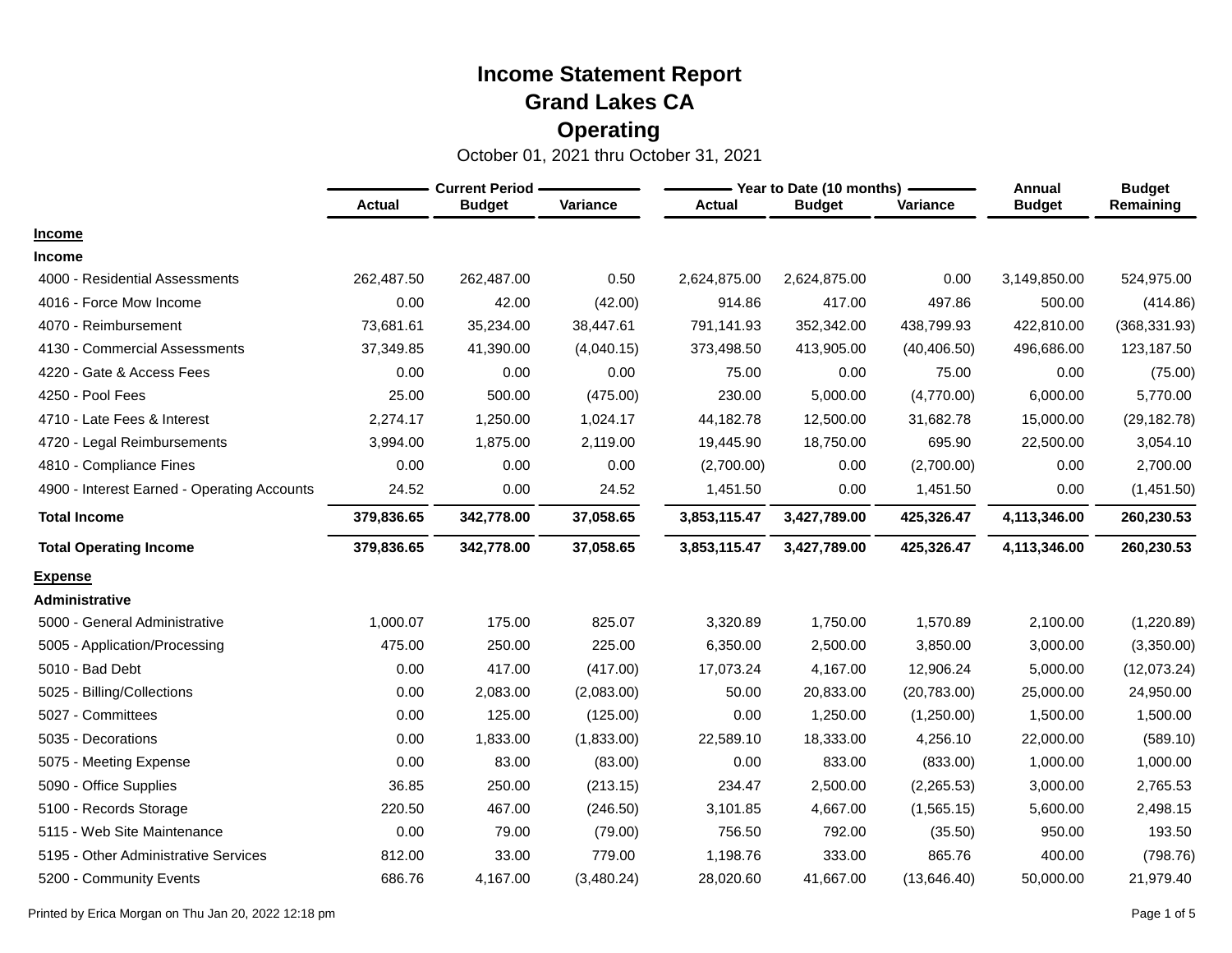October 01, 2021 thru October 31, 2021

|                                         | <b>Current Period</b> |               |             |               | - Year to Date (10 months) | Annual        | <b>Budget</b> |             |
|-----------------------------------------|-----------------------|---------------|-------------|---------------|----------------------------|---------------|---------------|-------------|
|                                         | <b>Actual</b>         | <b>Budget</b> | Variance    | <b>Actual</b> | <b>Budget</b>              | Variance      | <b>Budget</b> | Remaining   |
| <b>Expense</b>                          |                       |               |             |               |                            |               |               |             |
| <b>Administrative</b>                   |                       |               |             |               |                            |               |               |             |
| 5210 - Printing & Copying               | 828.70                | 1,375.00      | (546.30)    | 2,834.30      | 13,750.00                  | (10, 915.70)  | 16,500.00     | 13,665.70   |
| 5215 - Postage                          | 1,289.51              | 1,417.00      | (127.49)    | 5,644.17      | 14,167.00                  | (8,522.83)    | 17,000.00     | 11,355.83   |
| <b>Total Administrative</b>             | 5,349.39              | 12,754.00     | (7,404.61)  | 91,173.88     | 127,542.00                 | (36, 368.12)  | 153,050.00    | 61,876.12   |
| <b>Insurance</b>                        |                       |               |             |               |                            |               |               |             |
| 5460 - Property Insurance Premiums      | 6,165.58              | 5,817.00      | 348.58      | 58,252.32     | 58,167.00                  | 85.32         | 69,800.00     | 11,547.68   |
| <b>Total Insurance</b>                  | 6,165.58              | 5,817.00      | 348.58      | 58,252.32     | 58,167.00                  | 85.32         | 69,800.00     | 11,547.68   |
| <b>Utilities</b>                        |                       |               |             |               |                            |               |               |             |
| 6000 - Electric Service                 | 14,061.99             | 13,333.00     | 728.99      | 136,014.18    | 133,333.00                 | 2,681.18      | 160,000.00    | 23,985.82   |
| 6025 - Water Service                    | 48,153.56             | 42.917.00     | 5,236.56    | 234,644.78    | 429,167.00                 | (194, 522.22) | 515,000.00    | 280,355.22  |
| 6040 - Bundled Telecom Services         | 0.00                  | 0.00          | 0.00        | 220.92        | 0.00                       | 220.92        | 0.00          | (220.92)    |
| 6050 - Telephone Service                | 1,787.93              | 1,250.00      | 537.93      | 17,356.08     | 12,500.00                  | 4,856.08      | 15,000.00     | (2,356.08)  |
| 6055 - Internet Service                 | 441.84                | 458.00        | (16.16)     | 4,307.94      | 4,583.00                   | (275.06)      | 5,500.00      | 1,192.06    |
| 6075 - Other Utility Expenses           | 13,566.86             | 20,333.00     | (6,766.14)  | 158,194.87    | 203,333.00                 | (45, 138.13)  | 244,000.00    | 85,805.13   |
| <b>Total Utilities</b>                  | 78,012.18             | 78,291.00     | (278.82)    | 550,738.77    | 782,916.00                 | (232, 177.23) | 939,500.00    | 388,761.23  |
| Landscaping                             |                       |               |             |               |                            |               |               |             |
| 6100 - Grounds & Landscaping - Contract | 68,343.33             | 72,669.00     | (4,325.67)  | 668,596.18    | 726,683.00                 | (58,086.82)   | 872,019.00    | 203,422.82  |
| 6115 - 7M Shared Median                 | 0.00                  | 518.00        | (518.00)    | 6,216.00      | 5,180.00                   | 1,036.00      | 6,216.00      | 0.00        |
| 6140 - Force Mow                        | 0.00                  | 42.00         | (42.00)     | 457.43        | 417.00                     | 40.43         | 500.00        | 42.57       |
| 6145 - Mulch                            | 21,600.00             | 4,667.00      | 16,933.00   | 55,248.00     | 46,667.00                  | 8,581.00      | 56,000.00     | 752.00      |
| 6150 - Seasonal Color/Plantings         | 0.00                  | 9,167.00      | (9, 167.00) | 62,132.17     | 91,667.00                  | (29, 534.83)  | 110,000.00    | 47,867.83   |
| 6160 - Tree Maintenance                 | 70,740.00             | 12,500.00     | 58,240.00   | 159,269.51    | 125,000.00                 | 34,269.51     | 150,000.00    | (9,269.51)  |
| 6165 - Tree Removal                     | 1,050.00              | 1,800.00      | (750.00)    | 6,187.90      | 18,000.00                  | (11, 812.10)  | 21,600.00     | 15,412.10   |
| 6199 - Landscape Other                  | 6,650.00              | 833.00        | 5,817.00    | 36,090.78     | 8,333.00                   | 27,757.78     | 10,000.00     | (26,090.78) |
| 6200 - Irrigation Repair & Maintenance  | 30,383.00             | 13,750.00     | 16,633.00   | 122,299.96    | 137,500.00                 | (15,200.04)   | 165,000.00    | 42,700.04   |
| 6299 - Irrigation Other                 | 500.00                | 0.00          | 500.00      | 2,500.00      | 0.00                       | 2,500.00      | 0.00          | (2,500.00)  |
| <b>Total Landscaping</b>                | 199,266.33            | 115,946.00    | 83,320.33   | 1,118,997.93  | 1,159,447.00               | (40, 449.07)  | 1,391,335.00  | 272,337.07  |

Printed by Erica Morgan on Thu Jan 20, 2022 12:18 pm Page 2 of 5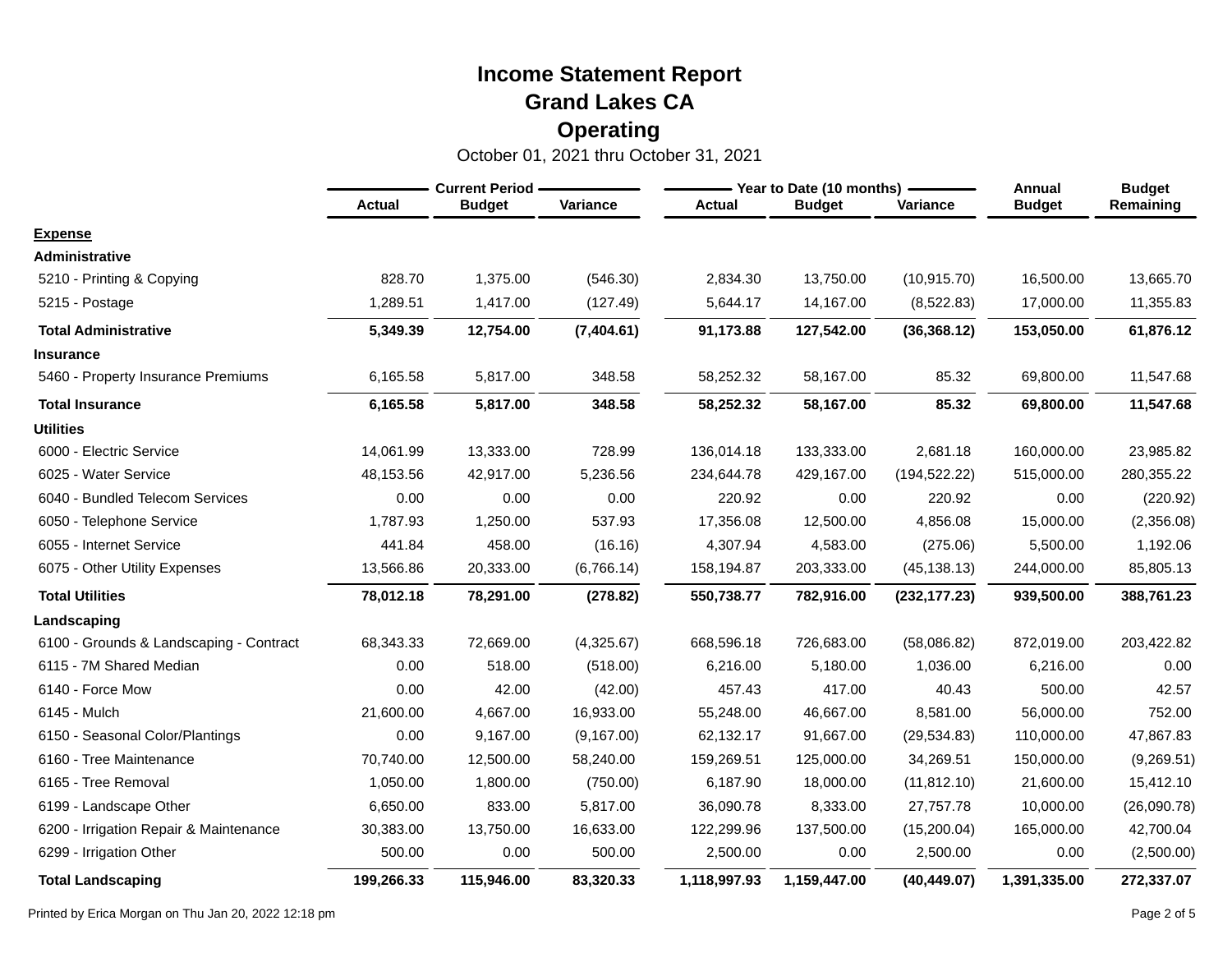|                                              | <b>Current Period -</b> |               |              |               | - Year to Date (10 months) - | Annual       | <b>Budget</b> |              |
|----------------------------------------------|-------------------------|---------------|--------------|---------------|------------------------------|--------------|---------------|--------------|
|                                              | <b>Actual</b>           | <b>Budget</b> | Variance     | <b>Actual</b> | <b>Budget</b>                | Variance     | <b>Budget</b> | Remaining    |
| <b>Expense</b>                               |                         |               |              |               |                              |              |               |              |
| <b>Contracted Services</b>                   |                         |               |              |               |                              |              |               |              |
| 6418 - Fountains/Ponds/Lakes Services        | 14,097.77               | 8,600.00      | 5,497.77     | 118,699.48    | 86,000.00                    | 32,699.48    | 103,200.00    | (15, 499.48) |
| 6422 - Gate Services                         | 340.00                  | 0.00          | 340.00       | 3,200.00      | 0.00                         | 3,200.00     | 0.00          | (3,200.00)   |
| 6430 - Janitorial Services                   | 400.00                  | 0.00          | 400.00       | 4,937.50      | 0.00                         | 4,937.50     | 0.00          | (4,937.50)   |
| 6434 - Pest Control                          | 3,087.00                | 2,168.00      | 919.00       | 34,739.05     | 21,683.00                    | 13,056.05    | 26,020.00     | (8,719.05)   |
| 6438 - Pool Management                       | 3,155.00                | 21,366.00     | (18, 211.00) | 269,294.00    | 213,663.00                   | 55,631.00    | 256,396.00    | (12,898.00)  |
| 6440 - Safety & Security                     | 36,390.00               | 35,234.00     | 1,156.00     | 319,829.11    | 352,342.00                   | (32, 512.89) | 422,810.00    | 102,980.89   |
| <b>Total Contracted Services</b>             | 57,469.77               | 67,368.00     | (9,898.23)   | 750,699.14    | 673,688.00                   | 77,011.14    | 808,426.00    | 57,726.86    |
| <b>Repair &amp; Maintenance</b>              |                         |               |              |               |                              |              |               |              |
| 6515 - Building Repair & Maintenance         | 0.00                    | 0.00          | 0.00         | 8,600.00      | 0.00                         | 8,600.00     | 0.00          | (8,600.00)   |
| 6530 - Common Areas Repair & Maintenance     | 2,734.55                | 833.00        | 1,901.55     | 19,963.73     | 8,333.00                     | 11,630.73    | 10,000.00     | (9,963.73)   |
| 6545 - Electrical Supplies/Repair & Maintena | 0.00                    | 417.00        | (417.00)     | 0.00          | 4,167.00                     | (4, 167.00)  | 5,000.00      | 5,000.00     |
| 6560 - Fence Repair & Maintenance            | 150.00                  | 417.00        | (267.00)     | 4,520.42      | 4,167.00                     | 353.42       | 5,000.00      | 479.58       |
| 6585 - Fountain/Pond/Lake Repair & Mainter   | 46,231.93               | 14,583.00     | 31,648.93    | 94,529.91     | 145,833.00                   | (51, 303.09) | 175,000.00    | 80,470.09    |
| 6595 - Gate & Monument Repair & Maintena     | 0.00                    | 250.00        | (250.00)     | 3,553.75      | 2,500.00                     | 1,053.75     | 3,000.00      | (553.75)     |
| 6600 - General Repair & Maintenance          | 7,832.50                | 833.00        | 6,999.50     | 23,593.62     | 8,333.00                     | 15,260.62    | 10,000.00     | (13, 593.62) |
| 6640 - Lighting Supplies/Repair & Maintenan  | 3,982.05                | 1,750.00      | 2,232.05     | 20,789.11     | 17,500.00                    | 3,289.11     | 21,000.00     | 210.89       |
| 6645 - Locks & Keys Repair & Maintenance     | 0.00                    | 167.00        | (167.00)     | 164.38        | 1,667.00                     | (1,502.62)   | 2,000.00      | 1,835.62     |
| 6680 - Painting Services & Supplies          | 0.00                    | 833.00        | (833.00)     | 1,500.00      | 8,333.00                     | (6,833.00)   | 10,000.00     | 8,500.00     |
| 6685 - Playground Maintenance/Repairs        | 0.00                    | 750.00        | (750.00)     | 2,000.00      | 7,500.00                     | (5,500.00)   | 9,000.00      | 7,000.00     |
| 6695 - Plumbing Supplies/Repair & Maintena   | 0.00                    | 83.00         | (83.00)      | 7,553.75      | 833.00                       | 6,720.75     | 1,000.00      | (6, 553.75)  |
| 6700 - Pool Supplies/Repair & Maintenance    | 3,261.01                | 2,083.00      | 1,178.01     | 38,151.04     | 20,833.00                    | 17,318.04    | 25,000.00     | (13, 151.04) |
| 6705 - Power Washing Services & Supplies     | 0.00                    | 2,083.00      | (2,083.00)   | 11,056.68     | 20,833.00                    | (9,776.32)   | 25,000.00     | 13,943.32    |
| 6710 - Fish Stocking                         | 0.00                    | 833.00        | (833.00)     | 0.00          | 8,333.00                     | (8,333.00)   | 10,000.00     | 10,000.00    |
| 6745 - Signage Repair & Maintenance          | 0.00                    | 83.00         | (83.00)      | 540.00        | 833.00                       | (293.00)     | 1,000.00      | 460.00       |
| 6750 - Trail Maintenance                     | 0.00                    | 125.00        | (125.00)     | 0.00          | 1,250.00                     | (1,250.00)   | 1,500.00      | 1,500.00     |
| 6765 - Tennis Court Repair & Maintenance     | 0.00                    | 333.00        | (333.00)     | 3,284.01      | 3,333.00                     | (48.99)      | 4,000.00      | 715.99       |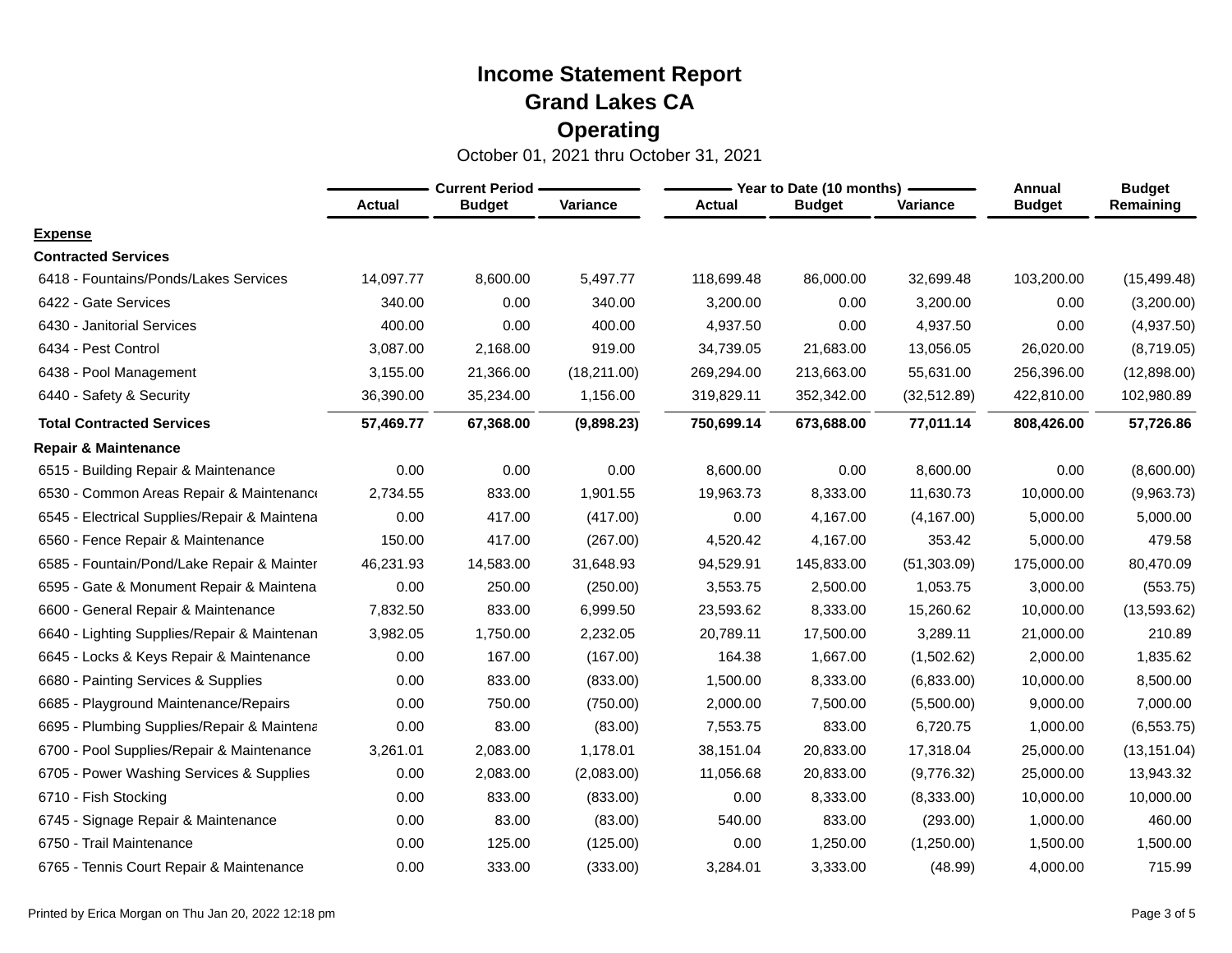|                                           | <b>Current Period -</b> |               |              | Year to Date (10 months) - |               |               | Annual        | <b>Budget</b> |
|-------------------------------------------|-------------------------|---------------|--------------|----------------------------|---------------|---------------|---------------|---------------|
|                                           | <b>Actual</b>           | <b>Budget</b> | Variance     | <b>Actual</b>              | <b>Budget</b> | Variance      | <b>Budget</b> | Remaining     |
| <b>Expense</b>                            |                         |               |              |                            |               |               |               |               |
| <b>Repair &amp; Maintenance</b>           |                         |               |              |                            |               |               |               |               |
| 6770 - Vandalism Repair & Maintenance     | 0.00                    | 167.00        | (167.00)     | 0.00                       | 1,667.00      | (1,667.00)    | 2,000.00      | 2,000.00      |
| <b>Total Repair &amp; Maintenance</b>     | 64,192.04               | 26,623.00     | 37,569.04    | 239,800.40                 | 266,248.00    | (26, 447.60)  | 319,500.00    | 79,699.60     |
| <b>Professional Services</b>              |                         |               |              |                            |               |               |               |               |
| 7000 - Audit & Tax Services               | 0.00                    | 350.00        | (350.00)     | 2,600.00                   | 3,500.00      | (900.00)      | 4,200.00      | 1,600.00      |
| 7020 - Legal Services                     | 246.00                  | 833.00        | (587.00)     | 14,891.83                  | 8,333.00      | 6,558.83      | 10,000.00     | (4,891.83)    |
| 7025 - Legal Services - Collections       | 598.50                  | 1,667.00      | (1,068.50)   | 17,060.90                  | 16,667.00     | 393.90        | 20,000.00     | 2,939.10      |
| 7035 - Legal Services - Deed Restrictions | 0.00                    | 417.00        | (417.00)     | 35.00                      | 4,167.00      | (4, 132.00)   | 5,000.00      | 4,965.00      |
| 7040 - Management Fees                    | 5,708.26                | 5,820.00      | (111.74)     | 57,082.60                  | 58,200.00     | (1, 117.40)   | 69,840.00     | 12,757.40     |
| 7095 - Other Professional Services        | 456.00                  | 0.00          | 456.00       | 6,981.00                   | 0.00          | 6,981.00      | 0.00          | (6,981.00)    |
| <b>Total Professional Services</b>        | 7,008.76                | 9,087.00      | (2,078.24)   | 98,651.33                  | 90,867.00     | 7,784.33      | 109,040.00    | 10,388.67     |
| <b>Taxes</b>                              |                         |               |              |                            |               |               |               |               |
| 9015 - Property/Real Estate Tax           | 0.00                    | 208.00        | (208.00)     | 1,231.64                   | 2,083.00      | (851.36)      | 2,500.00      | 1,268.36      |
| <b>Total Taxes</b>                        | 0.00                    | 208.00        | (208.00)     | 1,231.64                   | 2,083.00      | (851.36)      | 2,500.00      | 1,268.36      |
| <b>Other Expenses</b>                     |                         |               |              |                            |               |               |               |               |
| 9105 - Reserve Contribution Expense       | 28,350.00               | 28,350.00     | 0.00         | 283,500.00                 | 283,500.00    | 0.00          | 340,200.00    | 56,700.00     |
| <b>Total Other Expenses</b>               | 28,350.00               | 28,350.00     | 0.00         | 283,500.00                 | 283,500.00    | 0.00          | 340,200.00    | 56,700.00     |
| <b>Total Operating Expense</b>            | 445,814.05              | 344,444.00    | 101,370.05   | 3,193,045.41               | 3,444,458.00  | (251, 412.59) | 4,133,351.00  | 940,305.59    |
| <b>Total Operating Income / (Loss)</b>    | (65, 977.40)            | (1,666.00)    | (64, 311.40) | 660,070.06                 | (16, 669.00)  | 676,739.06    | (20,005.00)   | (680, 075.06) |